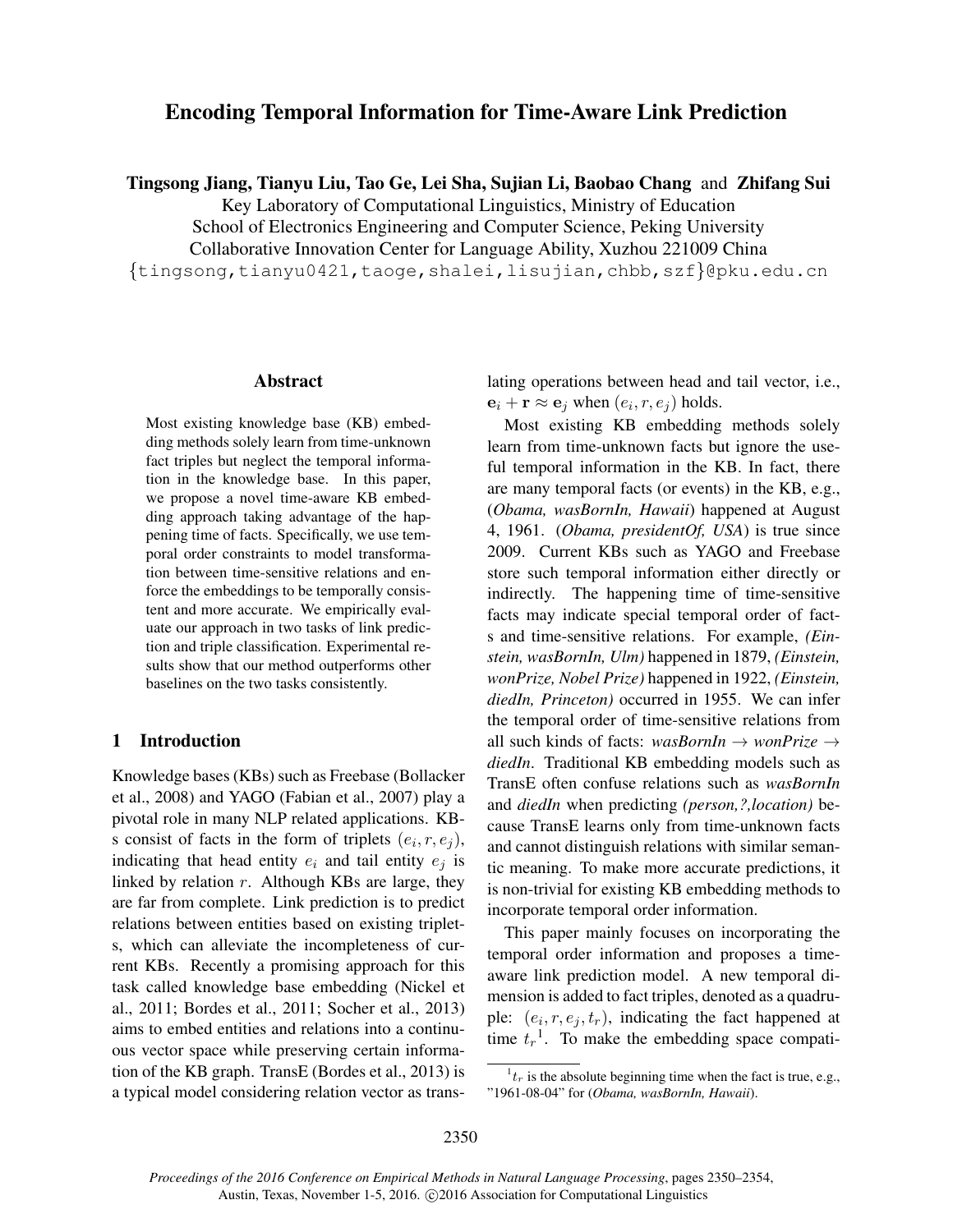ble with the observed triple in the fact dimension, relation vectors behave as translations between entity vectors similarly as TransE models. To incorporate temporal order information between pair-wise temporal facts, we assume that prior time-sensitive relation vector can evolve into a subsequent timesensitive relation vector through a temporal transition. For example, we have two temporal factis sharing the same *head entity*:  $(e_i, r_i, e_j, t_1)$  and  $(e_i, r_j, e_k, t_2)$  and the temporal order constraint  $t_1$  <  $t_2$ , i.e.,  $r_i$  happens before  $r_i$ , then we propose the assumption that prior relation  $r_i$  after temporal transition should lie close to subsequent relation  $\mathbf{r}_i$ , i.e.,  $r_iM \approx r_j$ , here matrix M captures the temporal order information between relations. In this way, both semantic and temporal information are embedded into a continuous vector space during learning. To the best of our knowledge, we are the first to consider such temporal information for KB embedding.

We evaluate our approach on public available datasets and our method outperforms state-of-the-art methods in the time-aware link prediction and triple classification tasks.

### 2 Time-Aware KB Embedding

Traditional KB embedding methods encode only observed fact triples but neglect temporal constraints between time-sensitive entities and facts. To deal with this limitation, we introduce *Time-Aware KB Embedding* which constrains the task by incorporating temporal constraints.

To consider the happening time of facts, we formulate a temporal order constraint as an optimization problem based on a manifold regularization term. Specially, temporal order of relations in timesensitive facts should affect KB representation. If  $r_i$ and  $r_j$  share the same head entity  $e_i$ , and  $r_i$  occurs before  $r_i$ , then prior relation's vector  $r_i$  could evolve into subsequent relation's vector  $r_i$  in the temporal dimension.

To encode the transition between time-sensitive relations, we define a transition matrix  $\mathbf{M} \in \mathbb{R}^{n \times n}$ between pair-wise temporal ordering relation pair  $(r_i, r_j)$ . Our optimization requires that positive temporal ordering relation pairs should have lower scores (energies) than negative pairs, so we define a temporal order score function as

$$
g(r_i, r_j) = ||\mathbf{r}_i \mathbf{M} - \mathbf{r}_j||_1, \tag{1}
$$

which is expected to be a low score when the relation pair is in chronological order, and high otherwise.

To make the embedding space compatible with the observed triples, we make use of the triple set  $\Delta$  and follow the same strategy adopted in previous methods such as TransE.

$$
f(e_i, r, e_j) = ||\mathbf{e}_i + \mathbf{r} - \mathbf{e}_j||_1.
$$
 (2)

For each candidate triple, it requires positive triples to have lower scores than negative triples.

The optimization is to minimize the joint score function,

$$
L = \sum_{x^+ \in \Delta} \left[ \sum_{x^- \in \Delta'} [\gamma_1 + f(x^+) - f(x^-)]_+ + \lambda \sum_{y^+ \in \Omega_{e_i}, y^- \in \Omega'_{e_i}} [\gamma_2 + g(y^+) - g(y^-)]_+ \right]
$$
(3)

where  $x^+ = (e_i, r_i, e_j) \in \Delta$  is the positive triple (quad),  $x^- = (e'_i, r_i, e'_j) \in \Delta'$  is corresponding the negative triple.  $y^+ = (r_i, r_j) \in \Omega_{e_i}$  is the positive relation ordering pair with respect to  $(e_i, r_i, e_j, t_x)$ . It's defined as

$$
\Omega_{e_i} = \{ (r_i, r_j) | (e_i, r_i, e_j, t_x) \in \Delta_{\tau}, (e_i, r_j, e_k, t_y) \in \Delta_{\tau}, t_x < t_y \},
$$
 (4)

where  $r_i$  and  $r_j$  share the same head entity  $e_i$ , and  $y^{-} = (r_j, r_i) \in \Omega'_{e_i}$  are the corresponding negative relation order pairs by inverse. In experiments, we enforce constrains as  $||{\bf e}_i||_2 \leq 1$ ,  $||{\bf r}_i||_2 \leq 1$ ,  $||{\bf r}_i|| \leq$ 1 and  $\|\mathbf{r}_i\mathbf{M}\|_2 \leq 1$ .

The first term in Equation (3) enforces the resultant embedding space compatible with all the observed triples, and the second term further requires the space to be temporally consistent and more accurate. Hyperparameter  $\lambda$  makes a trade-off between the two cases. Stochastic gradient descent (in minibatch mode) is adopted to solve the minimization problem.

# 3 Experiments

We adopt the same evaluation metrics for timeaware KB embedding in two tasks: link prediction (Bordes et al., 2013) and triple classification (Socher et al., 2013).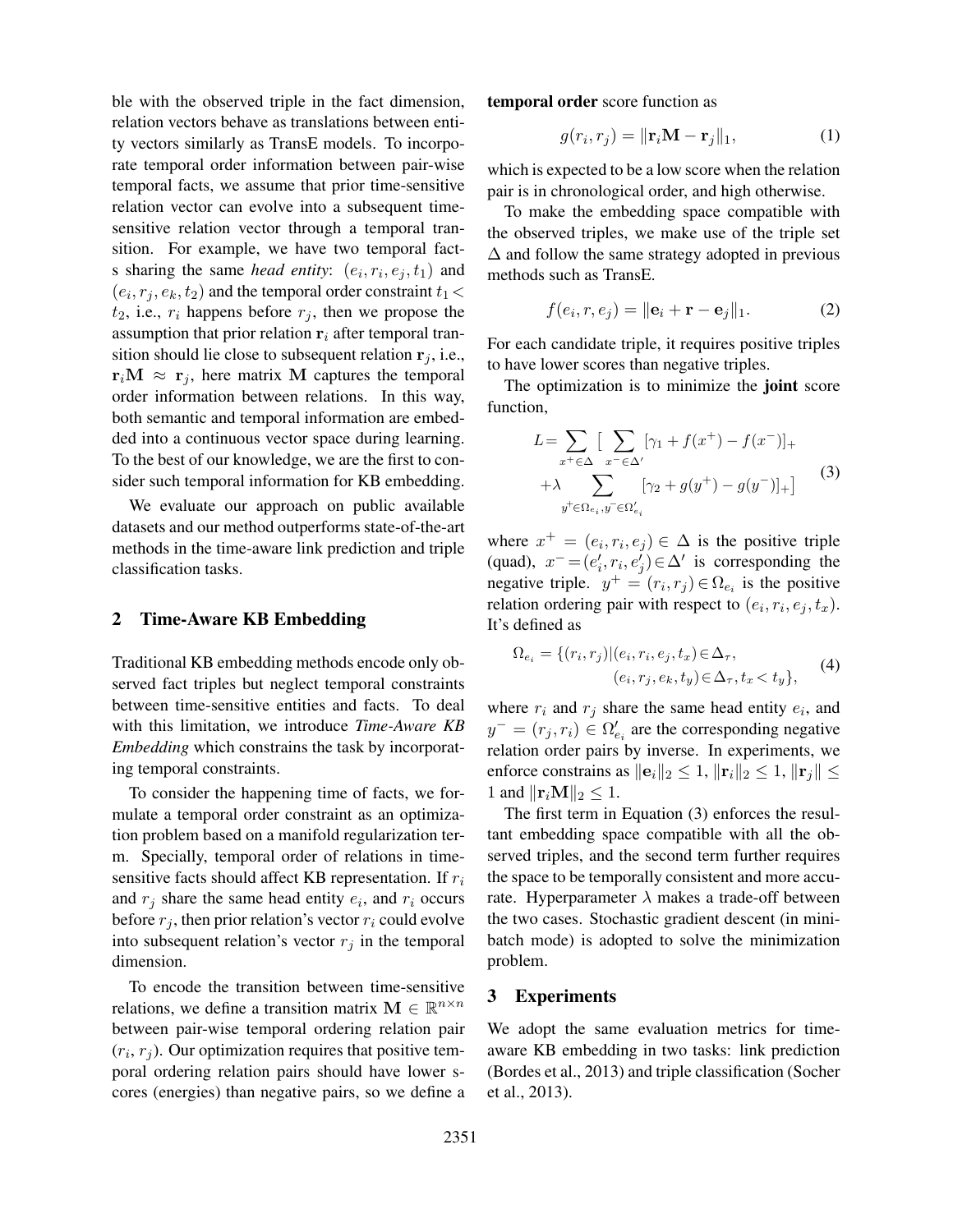| Dataset      |      | #Rel #Ent #Train/#Valid/#Test | #Trip. | #Ouad |
|--------------|------|-------------------------------|--------|-------|
| $YG15k$ 10   | 9513 | 13345/1320/1249               | 15914  | 15914 |
| $YG36k$   10 | 9513 | 29757/3252/3058               | 36067  | 15914 |
|              |      |                               |        |       |

| <b>Table 1:</b> Statistics of data sets. |  |
|------------------------------------------|--|
|                                          |  |

### 3.1 Datasets

We create two temporal datasets from YAGO2 (Hoffart et al., 2013), consisting of time-sensitive facts. In YAGO2, *MetaFacts* contains all happening time for facts. *DateFacts* contains all creation time for entities. First, to make a pure time-sensitive dataset where all facts have time annotations, we selected the subset of entities that have at least 2 mentions in *MetaFacts* and *DateFacts*. This resulted in 15,914 triples (quadruples) which were randomly split with the ratio shown in Table 1. This dataset is denoted *YG15k*. Second, to make a mixed dataset, we created *YG36k* where 50% facts have time annotations and 50% do not. We will release the data upon request.

### 3.2 Link Prediction

Link prediction is to complete the triple  $(h, r, t)$ when  $h, r$  or  $t$  is missing.

### 3.2.1 Entity Prediction

Evaluation protocol. For each test triple with missing head or tail entity, various methods are used to compute the scores for all candidate entities and rank them in descending order. We use two metrics for our evaluation as in (Bordes et al., 2013): the mean of correct entity ranks (Mean Rank) and the proportion of valid entities ranked in top-10 (Hits@10). As mentioned in (Bordes et al., 2013), the metrics are desirable but flawed when a corrupted triple exists in the KB. As a countermeasure, we filter out all these valid triples in the KB before ranking. We name the first evaluation set as *Raw* and the second as *Filter*.

Baseline methods. For comparison, we select translating methods such as TransE (Bordes et al., 2013), TransH (Wang et al., 2014b) and TransR (Lin et al., 2015b) as our baselines. We then use time-aware embedding based on these methods to obtain the corresponding time-aware embedding models. A model with time-aware embedding is denoted as "tTransE" for example.

Implementation details. For all methods, we create 100 mini-batches on each data set. The di-

|         |      | Mean Rank | Hits $@1(%$ |        |  |
|---------|------|-----------|-------------|--------|--|
| Metric  | Raw  | Filter    | Raw         | Filter |  |
| TransE  | 1.53 | 1.48      | 69.4        | 73.0   |  |
| tTransE | 1.42 | 1.35      | 71.1        | 75.7   |  |
| TransH  | 1.51 | 1.37      | 70.5        | 72.2   |  |
| tTransH | 1.38 | 1.30      | 74.6        | 76.9   |  |
| TransR  | 1.40 | 1.28      | 71.1        | 74.3   |  |
| tTransR | 1.27 | 1.12      | 74.5        | 78.9   |  |

Table 3: Evaluation results on relation prediction.

mension of the embedding  $n$  is set in the range of  $\{20,50,100\}$ , the margin  $\gamma_1$  and  $\gamma_2$  are set in the range  $\{1,2,4,10\}$ . The learning rate is set in the range  $\{0.1, 0.01, 0.001\}$ . The regularization hyperparameter  $\lambda$  is tuned in  $\{10^{-1}, 10^{-2}, 10^{-3}, 10^{-4}\}.$ The best configuration is determined according to the mean rank in validation set. The optimal configurations are  $n=100, \gamma_1=\gamma_2=4, \lambda=10^{-2}$ , learning rate is 0.001 and taking  $\ell_1$ −norm.

Results. Table 2 reports the results on the test set. From the results, we can see that time-aware embedding methods outperform all the baselines on all the data sets and with all the metrics. The improvements are usually quite significant. The Mean Rank drops by about 75%, and Hits@10 rises about 19% to 30%. This demonstrates the superiority and generality of our method. When dealing with sparse data YG15k, all the temporal information is utilized to model temporal associations and make the embeddings more accurate, so it obtains better improvement than mixing the time-unknown triples in YG36k.

#### 3.2.2 Relation Prediction

Relation prediction aims to predict relations given two entities. Evaluation results are shown in Table 3 on only YG15K due to limited space, where we report Hits@1 instead of Hits@10. Example prediction results for TransE and tTransE are compared in Table 4. For example, when testing *(Billy Hughes,?,London,1862)*, it's easy for TransE to mix relations *wasBornIn* and *diedIn* because they act similarly for a person and a place. But known that *(Billy Hughes, isAffiliatedTo, National Labor Party)* happened in 1916, and tTransE have learnt temporal order that *wasBornIn*→*isAffiliatedTo*→*diedIn*, so the regularization term  $|\mathbf{r}_{born}\mathbf{T} - \mathbf{r}_{affiliated}|$  is smaller than |rdiedT − raf f iliated|, so correct answer *wasBornIn* ranks higher than *diedIn*.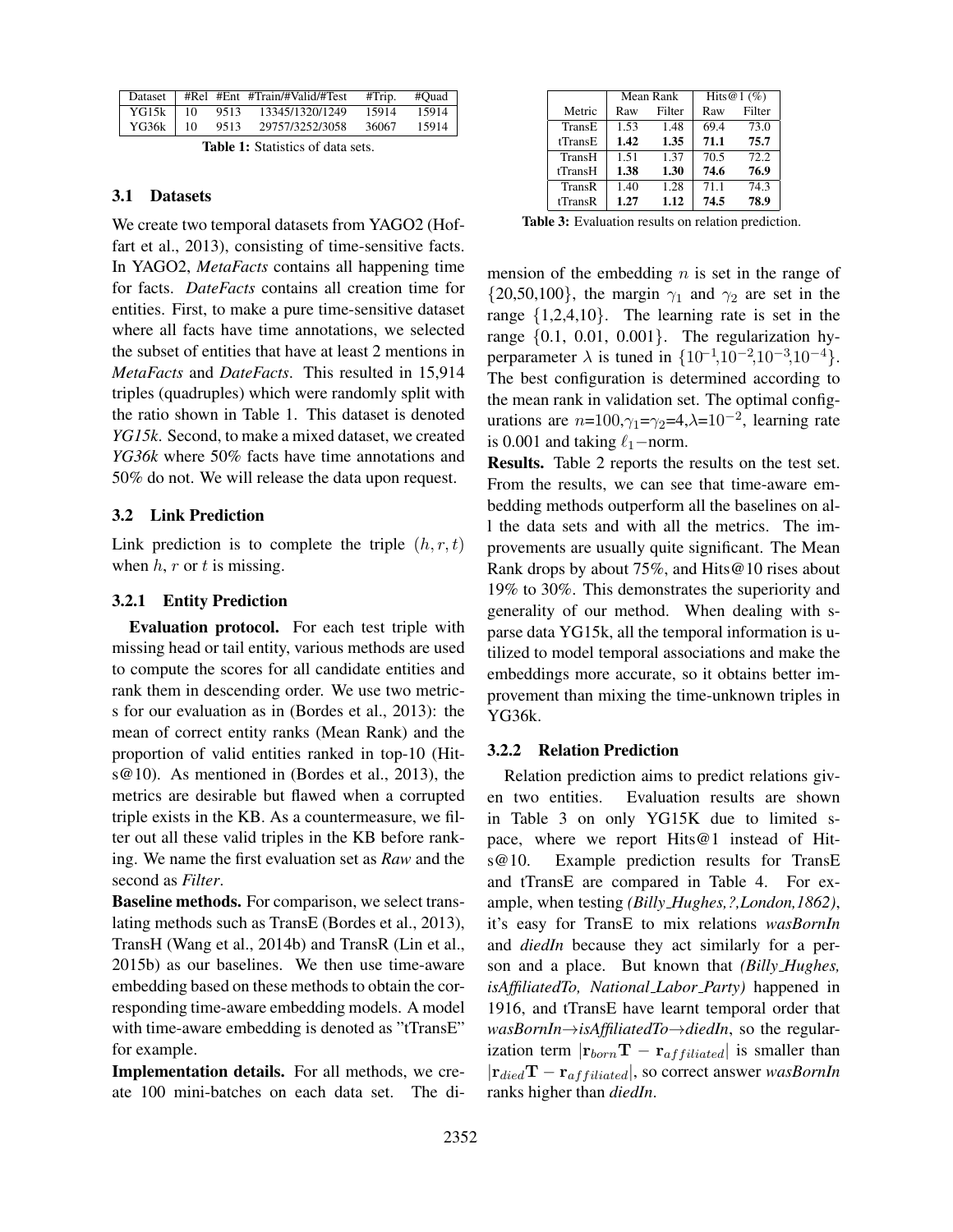| Dataset | YG15k                      |        |      |          |     | YG36k          |      |        |
|---------|----------------------------|--------|------|----------|-----|----------------|------|--------|
| Metric  | Hits $@10(\%)$<br>MeanRank |        |      | MeanRank |     | Hits $@10(\%)$ |      |        |
|         | Raw                        | Filter | Raw  | Filter   | Raw | Filter         | Raw  | Filter |
| TransE  | 990                        | 971    | 26.6 | 29.5     | 179 | 163            | 65.7 | 75.6   |
| tTransE | 235                        | 233    | 35.4 | 36.1     | 60  | 55             | 76.1 | 82.8   |
| TransH  | 986                        | 966    | 25.7 | 28.0     | 174 | 158            | 65.3 | 77.8   |
| tTransH | 232                        | 230    | 36.1 | 37.2     | 61  | 54             | 76.6 | 82.9   |
| TransR  | 976                        | 955    | 29.5 | 30.2     | 175 | 153            | 68.3 | 80.1   |
| tTransR | 228                        | 221    | 37.3 | 38.4     | 55  | 46             | 79.5 | 84.2   |

Table 2: Evaluation results on link prediction.

| Testing quad                                      | TransE predictions         | tTransE predictions    |
|---------------------------------------------------|----------------------------|------------------------|
| (Billy_Hughes,?,London,1862)                      | diedIn.wasBornIn           | wasBornIn.diedIn       |
| (John_Schoenherr,?,Caldecott_Medal,1988)          | owns.hasWonPrize           | has Won Prize.owns     |
| (John_G._Thompson,?,University_of_Cambridge,1961) | graduatedFrom, worksAt     | worksAt,graduatedFrom  |
| (Tommy_Douglas,?,New_Democratic_Party,1961)       | isMarriedTo.isAffiliatedTo | isAffiliatedTo.worksAt |

Table 4: Example results of relation prediction in descending order. Correct predictions are in bold.

#### 3.3 Triple Classification

Triple classification aims to judge whether an unseen triple is correct or not.

Evaluation protocol. We follow the same evaluation protocol used in Socher et al. (2013). To create labeled data for classification, for each triple in the test and validation sets, we construct a corresponding negative triple by randomly corrupting the entities. To corrupt a position (head or tail), only entities that have appeared in that position are allowed. During triple classification, a triple is predicted as positive if the score is below a relation-specific threshold  $\delta_r$ ; otherwise as negative. We report averaged accuracy on the test sets.

Implementation details. We use the same hyperparameter settings as in the link prediction task. The relation-specific threshold  $\delta_r$  is determined by maximizing averaged accuracy on the validation sets.

Results. Table 5 reports the results on the test sets. The results indicate that time-aware embedding outperforms all the baselines consistently. Temporal order information may help to distinguish positive and negative triples as different head entities may have different temporally associated relations. If the temporal order is the same with most facts, the regularization term helps it get lower energies and vice versa.

# 4 Related Work

Many models have been proposed for KB embedding (Nickel et al., 2011; Bordes et al., 2013; Socher et al., 2013). External information is employed to improve KB embedding such as text (Riedel et al.,

| Datasets | YG15K | YG36K |
|----------|-------|-------|
| TransE   | 63.9  | 71.9  |
| tTransE  | 75.0  | 82.7  |
| TransH   | 63.4  | 72.1  |
| tTransH  | 75.1  | 82.3  |
| TransR   | 64.5  | 74.9  |
| tTransR  | 78.5  | 83.9  |

Table 5: Evaluation results on triple classification (%).

2013; Wang et al., 2014a; Zhao et al., 2015), entity type and relationship domain (Guo et al., 2015; Chang et al., 2014), and relation path (Lin et al., 2015a; Gu et al., 2015). However, these methods solely rely on triple facts but neglect temporal order constraints between facts. Temporal information such as relation ordering in text has been explored (Talukdar et al., 2012; Chambers et al., 2014; Bethard, 2013; Cassidy et al., 2014; Chambers et al., 2007; Chambers and Jurafsky, 2008). This paper proposes a time-aware embedding approach that employs temporal order constraints to improve KB embedding.

## 5 Conclusion and Future Work

In this paper, we propose a general time-aware KB embedding, which incorporates creation time of entities and imposes temporal order constraints on the geometric structure of the embedding space and enforce it to be temporally consistent and accurate. As future work: (1) We will incorporate the valid time of facts. (2) Some time-sensitive facts lack temporal information in YAGO2, we will mine such temporal information from texts.